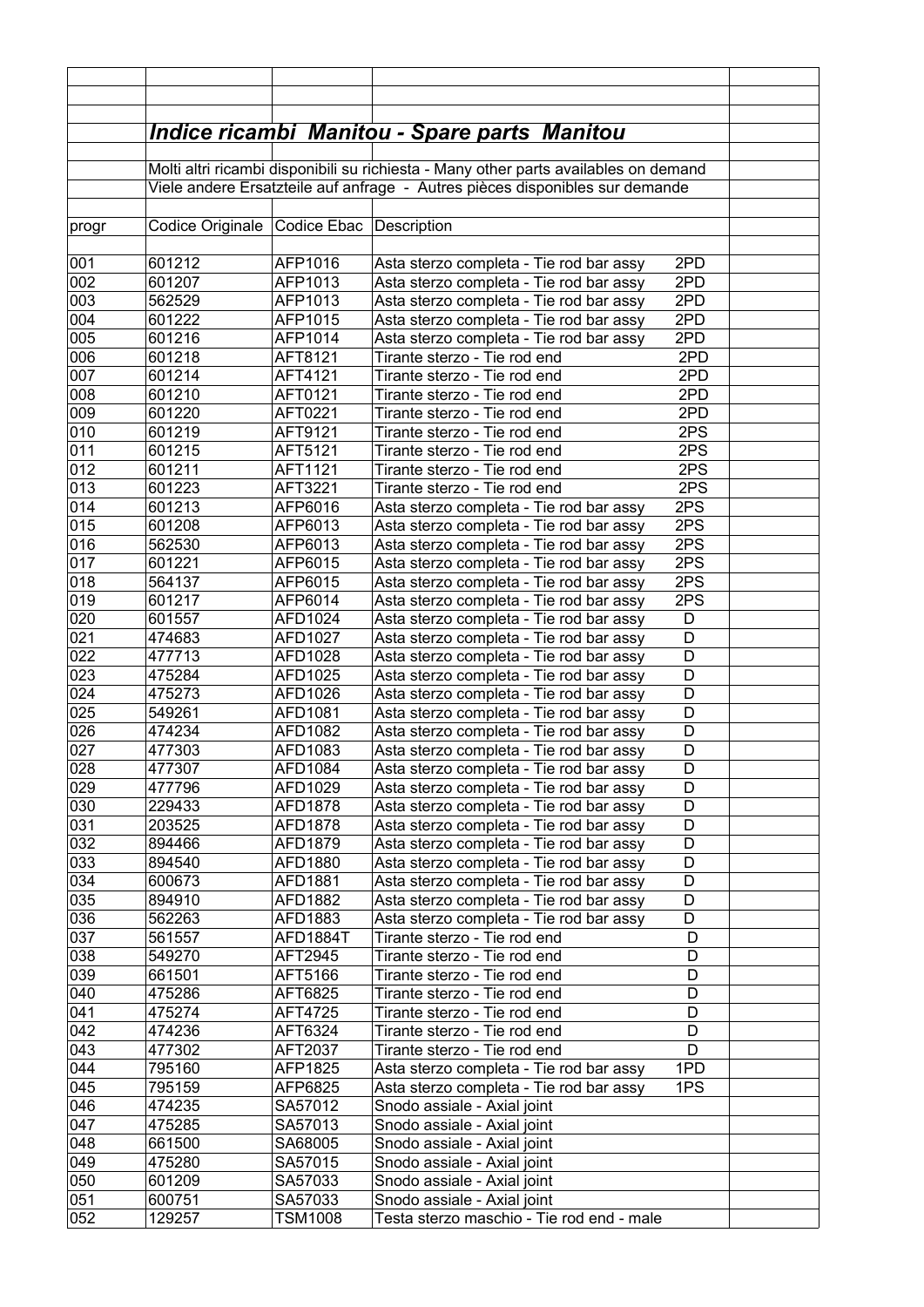|            |                                          |                    | <u> Indice ricambi Manitou - Spare parts Manitou</u>                                 |  |
|------------|------------------------------------------|--------------------|--------------------------------------------------------------------------------------|--|
|            |                                          |                    |                                                                                      |  |
|            |                                          |                    | Molti altri ricambi disponibili su richiesta - Many other parts availables on demand |  |
|            |                                          |                    | Viele andere Ersatzteile auf anfrage - Autres pièces disponibles sur demande         |  |
|            |                                          |                    |                                                                                      |  |
| progr      | Codice Originale Codice Ebac Description |                    |                                                                                      |  |
|            |                                          |                    |                                                                                      |  |
| 053        | 455795                                   | <b>TSM1800</b>     | Testa sterzo maschio - Tie rod end - male                                            |  |
| 054        | 582476                                   | AFS1068            | Disco freno - Friction disc                                                          |  |
| 055        | 703134                                   | AFS1069            | Disco freno - Friction disc                                                          |  |
| 056        | 786594                                   | AFS1070            | Disco freno - Friction disc                                                          |  |
| 057        | 109604                                   | AFS1071            | Disco freno - Friction disc                                                          |  |
| 058        | 449376                                   | AFS1012            | Disco freno - Friction disc                                                          |  |
| 059        | 475796                                   | AFS1013            | Disco freno - Friction disc                                                          |  |
| 060        | 478128                                   | AFS1162            | Disco freno - Friction disc                                                          |  |
| 061        | 547511                                   | AFS1163            | Disco freno - Friction disc                                                          |  |
| 062        | 602074                                   | AFS1164            | Disco freno - Friction disc                                                          |  |
| 063        | 449461                                   | AFS1165            | Disco freno - Friction disc                                                          |  |
| 064        | 473725                                   | AFS1165            | Disco freno - Friction disc                                                          |  |
| 065        | 136083                                   | AFS1166            | Disco freno - Friction disc                                                          |  |
| 066        | 109604                                   | AFS1166            | Disco freno - Friction disc                                                          |  |
| 067        | 551717                                   | AFS1167            | Disco freno - Friction disc                                                          |  |
| 068        | 562259                                   | AFS2341            | Disco freno - Friction disc                                                          |  |
| 069        | 549314                                   | AFS1205            | Disco freno - Friction disc                                                          |  |
| 070        | 533804R1                                 | AFS1211            | Disco freno - Friction disc                                                          |  |
| 071        | 562516                                   | AFS4625            | Disco freno - Friction disc                                                          |  |
| 072        | 564440                                   | AFS2829            | Disco freno - Friction disc                                                          |  |
| 073        | 656123                                   | AFS5459            | Disco freno - Friction disc                                                          |  |
| 074        | 106376                                   | AFS3819            | Disco freno - Friction disc                                                          |  |
| 075        | 106603                                   | AFS2181            | Disco freno - Friction disc                                                          |  |
| 076        | 129068                                   | AFS3499            | Disco freno - Friction disc                                                          |  |
| 077        | 133987                                   | AFS1705            | Disco freno - Friction disc                                                          |  |
| 078        | 449301                                   | <b>AFS1375OE</b>   | Disco freno - Friction disc                                                          |  |
| 079        | 473832                                   | AFS2781            | Disco freno - Friction disc                                                          |  |
| 080        | 562516                                   | AFS4625            | Disco freno - Friction disc                                                          |  |
| 081        | 500919                                   | AFS4625            | Disco freno - Friction disc<br>Disco freno - Friction disc                           |  |
| 082<br>083 | 508331<br>561798                         | AFS3419<br>AFS3261 | Disco freno - Friction disc                                                          |  |
| 084        | 475313                                   | AFA1041            | Disco freno intermedio - Steel friction disc                                         |  |
| 085        | 133989                                   | AFA1042            | Disco freno intermedio - Steel friction disc                                         |  |
| 086        | 562525                                   | AFA1043            | Disco freno intermedio - Steel friction disc                                         |  |
| 087        | 128947                                   | AFA1044            | Disco freno intermedio - Steel friction disc                                         |  |
| 088        | 106604                                   | AFA1092            | Disco freno intermedio - Steel friction disc                                         |  |
| 089        | 477279                                   | AFA1092            | Disco freno intermedio - Steel friction disc                                         |  |
| 090        | 109594                                   | AFA1093            | Disco freno intermedio - Steel friction disc                                         |  |
| 091        | 449273                                   | AFA1093            | Disco freno intermedio - Steel friction disc                                         |  |
| 092        | 449375                                   | AFA1094            | Disco freno intermedio - Steel friction disc                                         |  |
| 093        | 477709                                   | AFA1095            | Disco freno intermedio - Steel friction disc                                         |  |
| 094        | 501266                                   | AFA1096            | Disco freno intermedio - Steel friction disc                                         |  |
| 095        | 703135                                   | AFA1097            | Disco freno intermedio - Steel friction disc                                         |  |
| 096        | 561797                                   | AFA1098            | Disco freno intermedio - Steel friction disc                                         |  |
| 097        | 549313                                   | AFA1099            | Disco freno intermedio - Steel friction disc                                         |  |
| 098        | 508332                                   | AFA1100            | Disco freno intermedio - Steel friction disc                                         |  |
| 099        | 508333                                   | AFA1100            | Disco freno intermedio - Steel friction disc                                         |  |
| 100        | 106375                                   | AFA1276            | Disco freno intermedio - Steel friction disc                                         |  |
| 101        | 129074                                   | AFA4900            | Disco freno intermedio - Steel friction disc                                         |  |
| 102        | 136103                                   | AFA1276            | Disco freno intermedio - Steel friction disc                                         |  |
| 103        | 209373                                   | AFA3382            | Disco freno intermedio - Steel friction disc                                         |  |
| 104        | 209374                                   | AFA4442            | Disco freno intermedio - Steel friction disc                                         |  |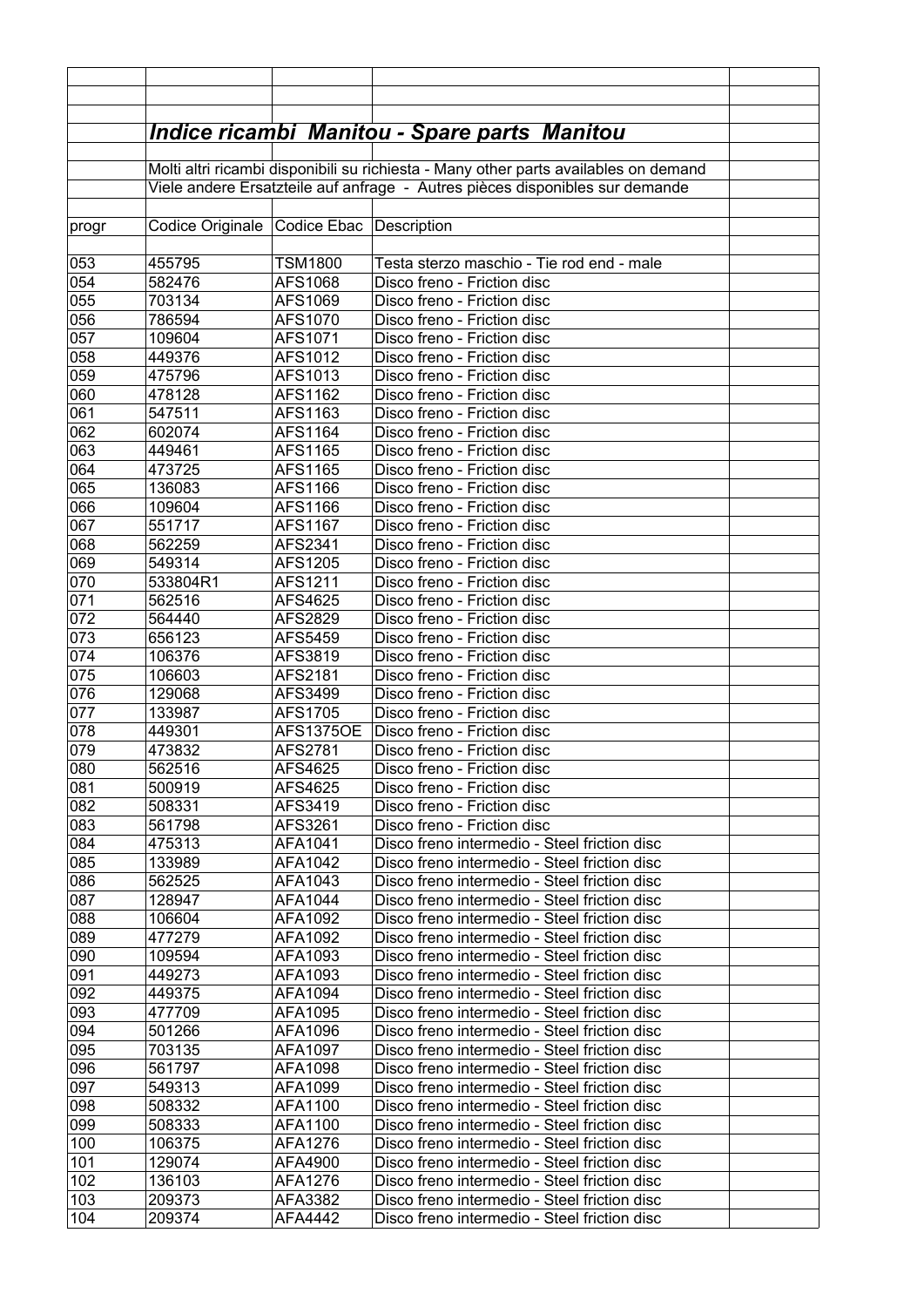| Indice ricambi Manitou - Spare parts Manitou<br>Molti altri ricambi disponibili su richiesta - Many other parts availables on demand<br>Viele andere Ersatzteile auf anfrage - Autres pièces disponibles sur demande<br>Codice Originale Codice Ebac Description<br>progr<br>AFA4036<br>Disco freno intermedio - Steel friction disc<br>105<br>449384<br>106<br>AFA1324<br>Disco freno intermedio - Steel friction disc<br>564439<br>107<br>798249<br>AFD1064<br>Asta sterzo completa - Tie rod bar assy<br>D<br>108<br>199624<br>BT118.807M Pompa freni - Brake master cylinder<br>109<br>1001909<br>MT90910<br>Pompa frizione - Clutch master cylinder<br>110<br>Pompa freni - Brake master cylinder<br>228686<br>BSF1843.02 |  |  |  |  |  |
|--------------------------------------------------------------------------------------------------------------------------------------------------------------------------------------------------------------------------------------------------------------------------------------------------------------------------------------------------------------------------------------------------------------------------------------------------------------------------------------------------------------------------------------------------------------------------------------------------------------------------------------------------------------------------------------------------------------------------------|--|--|--|--|--|
|                                                                                                                                                                                                                                                                                                                                                                                                                                                                                                                                                                                                                                                                                                                                |  |  |  |  |  |
|                                                                                                                                                                                                                                                                                                                                                                                                                                                                                                                                                                                                                                                                                                                                |  |  |  |  |  |
|                                                                                                                                                                                                                                                                                                                                                                                                                                                                                                                                                                                                                                                                                                                                |  |  |  |  |  |
|                                                                                                                                                                                                                                                                                                                                                                                                                                                                                                                                                                                                                                                                                                                                |  |  |  |  |  |
|                                                                                                                                                                                                                                                                                                                                                                                                                                                                                                                                                                                                                                                                                                                                |  |  |  |  |  |
|                                                                                                                                                                                                                                                                                                                                                                                                                                                                                                                                                                                                                                                                                                                                |  |  |  |  |  |
|                                                                                                                                                                                                                                                                                                                                                                                                                                                                                                                                                                                                                                                                                                                                |  |  |  |  |  |
|                                                                                                                                                                                                                                                                                                                                                                                                                                                                                                                                                                                                                                                                                                                                |  |  |  |  |  |
|                                                                                                                                                                                                                                                                                                                                                                                                                                                                                                                                                                                                                                                                                                                                |  |  |  |  |  |
|                                                                                                                                                                                                                                                                                                                                                                                                                                                                                                                                                                                                                                                                                                                                |  |  |  |  |  |
|                                                                                                                                                                                                                                                                                                                                                                                                                                                                                                                                                                                                                                                                                                                                |  |  |  |  |  |
|                                                                                                                                                                                                                                                                                                                                                                                                                                                                                                                                                                                                                                                                                                                                |  |  |  |  |  |
|                                                                                                                                                                                                                                                                                                                                                                                                                                                                                                                                                                                                                                                                                                                                |  |  |  |  |  |
|                                                                                                                                                                                                                                                                                                                                                                                                                                                                                                                                                                                                                                                                                                                                |  |  |  |  |  |
|                                                                                                                                                                                                                                                                                                                                                                                                                                                                                                                                                                                                                                                                                                                                |  |  |  |  |  |
|                                                                                                                                                                                                                                                                                                                                                                                                                                                                                                                                                                                                                                                                                                                                |  |  |  |  |  |
|                                                                                                                                                                                                                                                                                                                                                                                                                                                                                                                                                                                                                                                                                                                                |  |  |  |  |  |
|                                                                                                                                                                                                                                                                                                                                                                                                                                                                                                                                                                                                                                                                                                                                |  |  |  |  |  |
|                                                                                                                                                                                                                                                                                                                                                                                                                                                                                                                                                                                                                                                                                                                                |  |  |  |  |  |
|                                                                                                                                                                                                                                                                                                                                                                                                                                                                                                                                                                                                                                                                                                                                |  |  |  |  |  |
|                                                                                                                                                                                                                                                                                                                                                                                                                                                                                                                                                                                                                                                                                                                                |  |  |  |  |  |
|                                                                                                                                                                                                                                                                                                                                                                                                                                                                                                                                                                                                                                                                                                                                |  |  |  |  |  |
|                                                                                                                                                                                                                                                                                                                                                                                                                                                                                                                                                                                                                                                                                                                                |  |  |  |  |  |
|                                                                                                                                                                                                                                                                                                                                                                                                                                                                                                                                                                                                                                                                                                                                |  |  |  |  |  |
|                                                                                                                                                                                                                                                                                                                                                                                                                                                                                                                                                                                                                                                                                                                                |  |  |  |  |  |
|                                                                                                                                                                                                                                                                                                                                                                                                                                                                                                                                                                                                                                                                                                                                |  |  |  |  |  |
|                                                                                                                                                                                                                                                                                                                                                                                                                                                                                                                                                                                                                                                                                                                                |  |  |  |  |  |
|                                                                                                                                                                                                                                                                                                                                                                                                                                                                                                                                                                                                                                                                                                                                |  |  |  |  |  |
|                                                                                                                                                                                                                                                                                                                                                                                                                                                                                                                                                                                                                                                                                                                                |  |  |  |  |  |
|                                                                                                                                                                                                                                                                                                                                                                                                                                                                                                                                                                                                                                                                                                                                |  |  |  |  |  |
|                                                                                                                                                                                                                                                                                                                                                                                                                                                                                                                                                                                                                                                                                                                                |  |  |  |  |  |
|                                                                                                                                                                                                                                                                                                                                                                                                                                                                                                                                                                                                                                                                                                                                |  |  |  |  |  |
|                                                                                                                                                                                                                                                                                                                                                                                                                                                                                                                                                                                                                                                                                                                                |  |  |  |  |  |
|                                                                                                                                                                                                                                                                                                                                                                                                                                                                                                                                                                                                                                                                                                                                |  |  |  |  |  |
|                                                                                                                                                                                                                                                                                                                                                                                                                                                                                                                                                                                                                                                                                                                                |  |  |  |  |  |
|                                                                                                                                                                                                                                                                                                                                                                                                                                                                                                                                                                                                                                                                                                                                |  |  |  |  |  |
|                                                                                                                                                                                                                                                                                                                                                                                                                                                                                                                                                                                                                                                                                                                                |  |  |  |  |  |
|                                                                                                                                                                                                                                                                                                                                                                                                                                                                                                                                                                                                                                                                                                                                |  |  |  |  |  |
|                                                                                                                                                                                                                                                                                                                                                                                                                                                                                                                                                                                                                                                                                                                                |  |  |  |  |  |
|                                                                                                                                                                                                                                                                                                                                                                                                                                                                                                                                                                                                                                                                                                                                |  |  |  |  |  |
|                                                                                                                                                                                                                                                                                                                                                                                                                                                                                                                                                                                                                                                                                                                                |  |  |  |  |  |
|                                                                                                                                                                                                                                                                                                                                                                                                                                                                                                                                                                                                                                                                                                                                |  |  |  |  |  |
|                                                                                                                                                                                                                                                                                                                                                                                                                                                                                                                                                                                                                                                                                                                                |  |  |  |  |  |
|                                                                                                                                                                                                                                                                                                                                                                                                                                                                                                                                                                                                                                                                                                                                |  |  |  |  |  |
|                                                                                                                                                                                                                                                                                                                                                                                                                                                                                                                                                                                                                                                                                                                                |  |  |  |  |  |
|                                                                                                                                                                                                                                                                                                                                                                                                                                                                                                                                                                                                                                                                                                                                |  |  |  |  |  |
|                                                                                                                                                                                                                                                                                                                                                                                                                                                                                                                                                                                                                                                                                                                                |  |  |  |  |  |
|                                                                                                                                                                                                                                                                                                                                                                                                                                                                                                                                                                                                                                                                                                                                |  |  |  |  |  |
|                                                                                                                                                                                                                                                                                                                                                                                                                                                                                                                                                                                                                                                                                                                                |  |  |  |  |  |
|                                                                                                                                                                                                                                                                                                                                                                                                                                                                                                                                                                                                                                                                                                                                |  |  |  |  |  |
|                                                                                                                                                                                                                                                                                                                                                                                                                                                                                                                                                                                                                                                                                                                                |  |  |  |  |  |
|                                                                                                                                                                                                                                                                                                                                                                                                                                                                                                                                                                                                                                                                                                                                |  |  |  |  |  |
|                                                                                                                                                                                                                                                                                                                                                                                                                                                                                                                                                                                                                                                                                                                                |  |  |  |  |  |
|                                                                                                                                                                                                                                                                                                                                                                                                                                                                                                                                                                                                                                                                                                                                |  |  |  |  |  |
|                                                                                                                                                                                                                                                                                                                                                                                                                                                                                                                                                                                                                                                                                                                                |  |  |  |  |  |
|                                                                                                                                                                                                                                                                                                                                                                                                                                                                                                                                                                                                                                                                                                                                |  |  |  |  |  |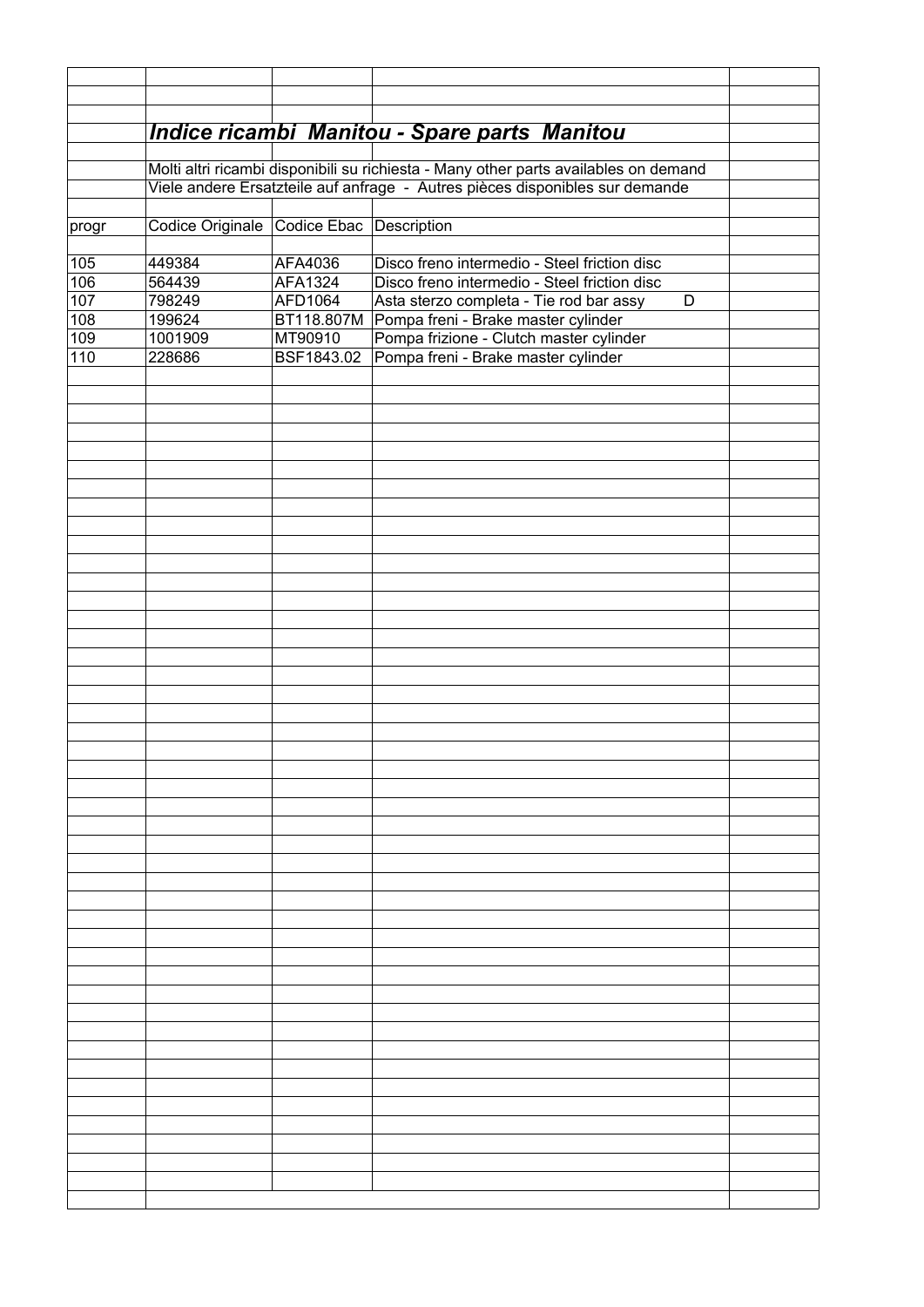| <b>RICAMBI</b> |                 |                            |
|----------------|-----------------|----------------------------|
| ER A C         | Ricambi Manitou | <b>Spare parts Manitou</b> |





| $\Xi$     | N'3H 7H6" X 20F<br><b>ERAC PARTS</b><br>125<br>∼ |
|-----------|--------------------------------------------------|
| Ebac code | Description                                      |
| BT118.210 | Brake master cylinder                            |
|           |                                                  |
|           | Pag. 01                                          |

*Ricambi EBAC Via M. Buonarroti N° 11 - 42023 - Cadelbosco Sopra - Reggio Emilia - ITALY* www.ricambiebac.it - info@ricambiebac.it - P.I. 02481240352 - tel/fax +390522917720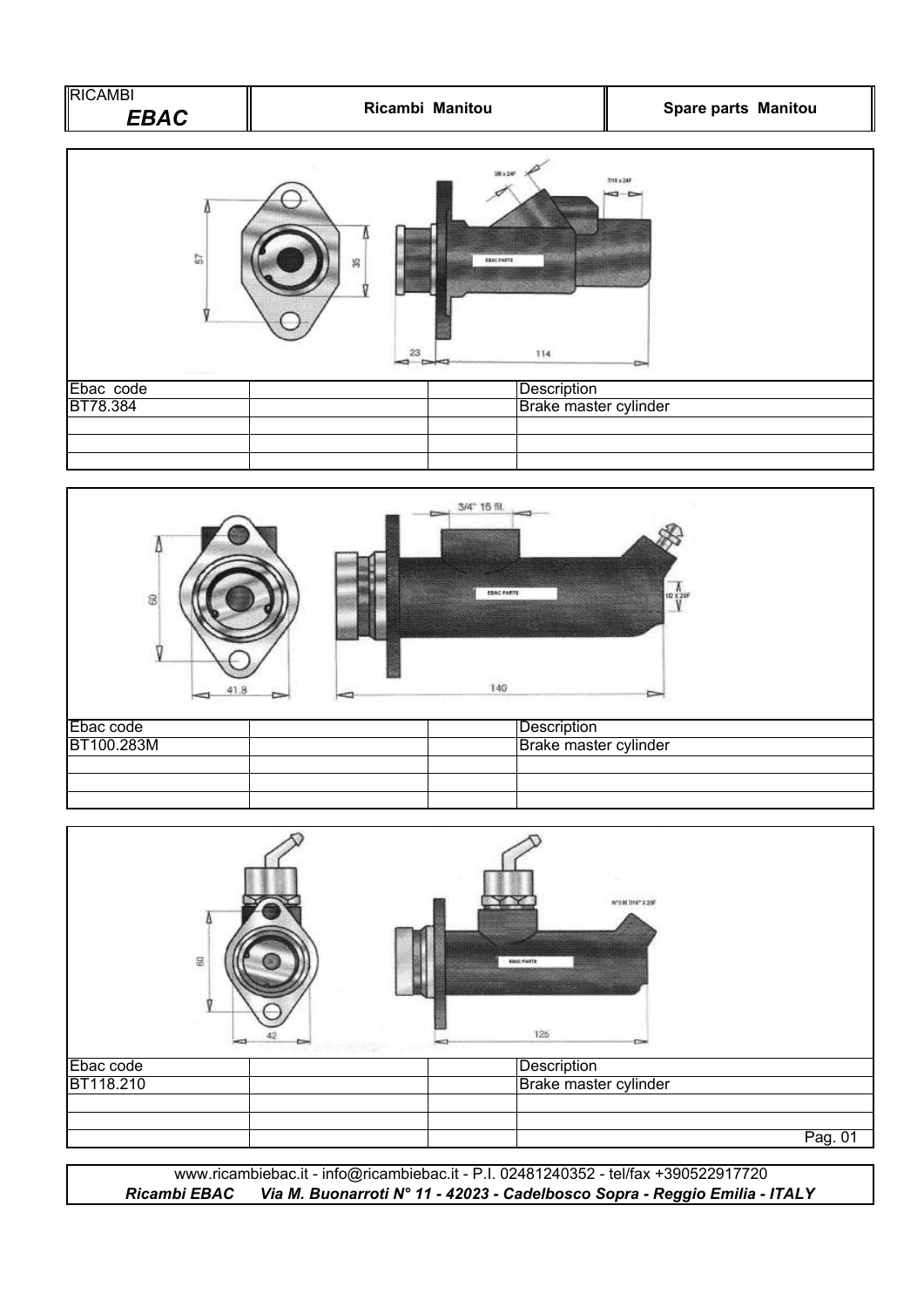| <b>RICAMBI</b><br><b>EBAC</b> | Ricambi Manitou                      | Spare parts Manitou |  |
|-------------------------------|--------------------------------------|---------------------|--|
| 8                             | <b>EBAC PARTS</b><br>140             | 4.127200            |  |
| Ebac code<br>BT118.336M       | Description<br>Brake master cylinder |                     |  |
|                               |                                      |                     |  |



|           | <b>CONTRACTOR</b><br><b>EBAC PARTS</b> |         |
|-----------|----------------------------------------|---------|
| Ebac code | Description                            |         |
| MT90910   | Clutch master cylinder                 |         |
|           |                                        |         |
|           |                                        |         |
|           |                                        | Pag. 02 |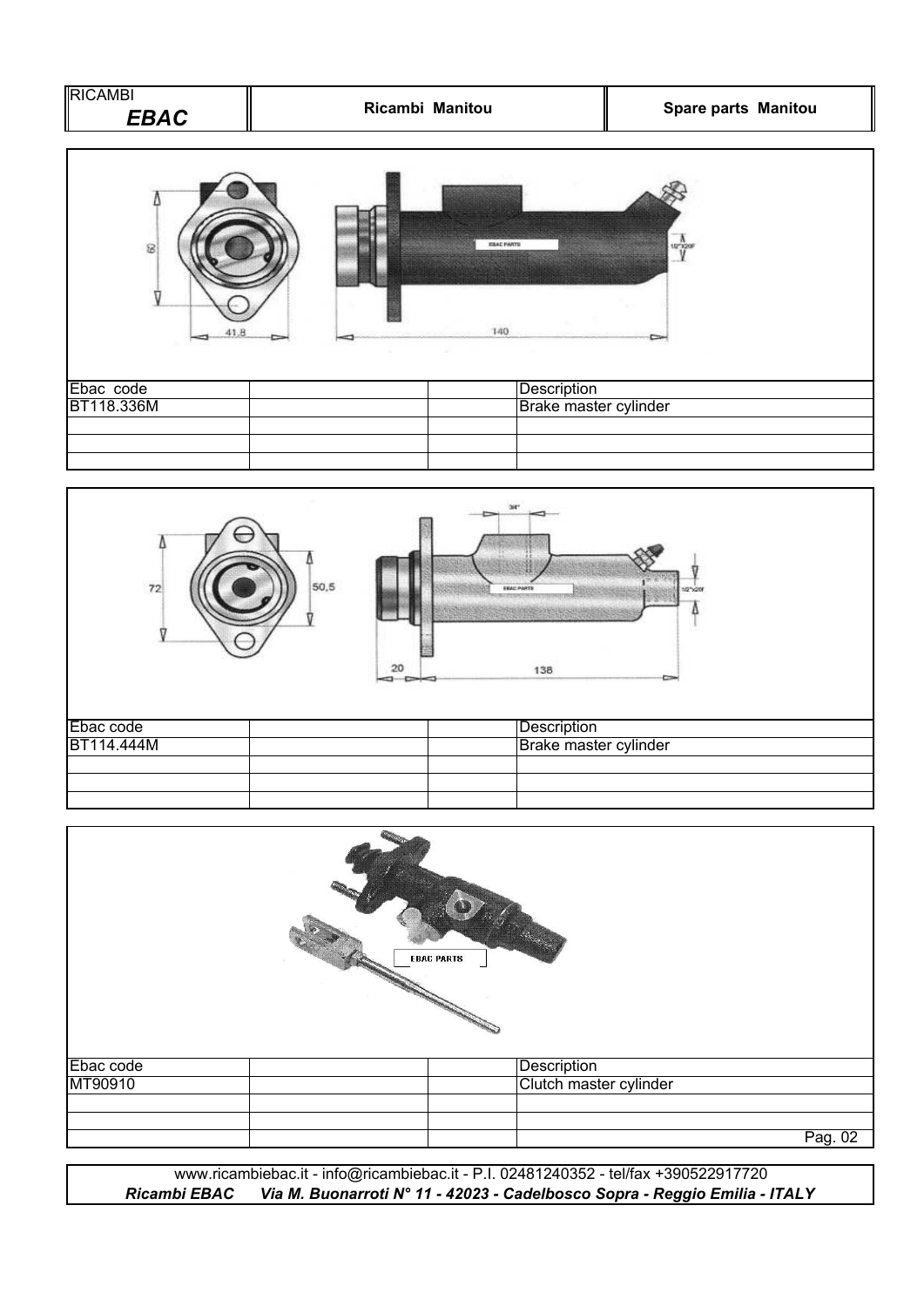| RICAMBI |                 |                            |
|---------|-----------------|----------------------------|
| EBAC    | Ricambi Manitou | <b>Spare parts Manitou</b> |





| 瞙                         | 12x1.5<br>▱ | 18x1,5<br>$\overline{\phantom{a}}$<br>$1/2 \times 20$ F<br><b>EBAC PARTS</b><br>290 | 18x1,5<br>$-$<br>$\equiv$            |         |
|---------------------------|-------------|-------------------------------------------------------------------------------------|--------------------------------------|---------|
| Ebac code<br>BSF1843.188M |             |                                                                                     | Description<br>Brake master cylinder |         |
|                           |             |                                                                                     |                                      |         |
|                           |             |                                                                                     |                                      | Pag. 03 |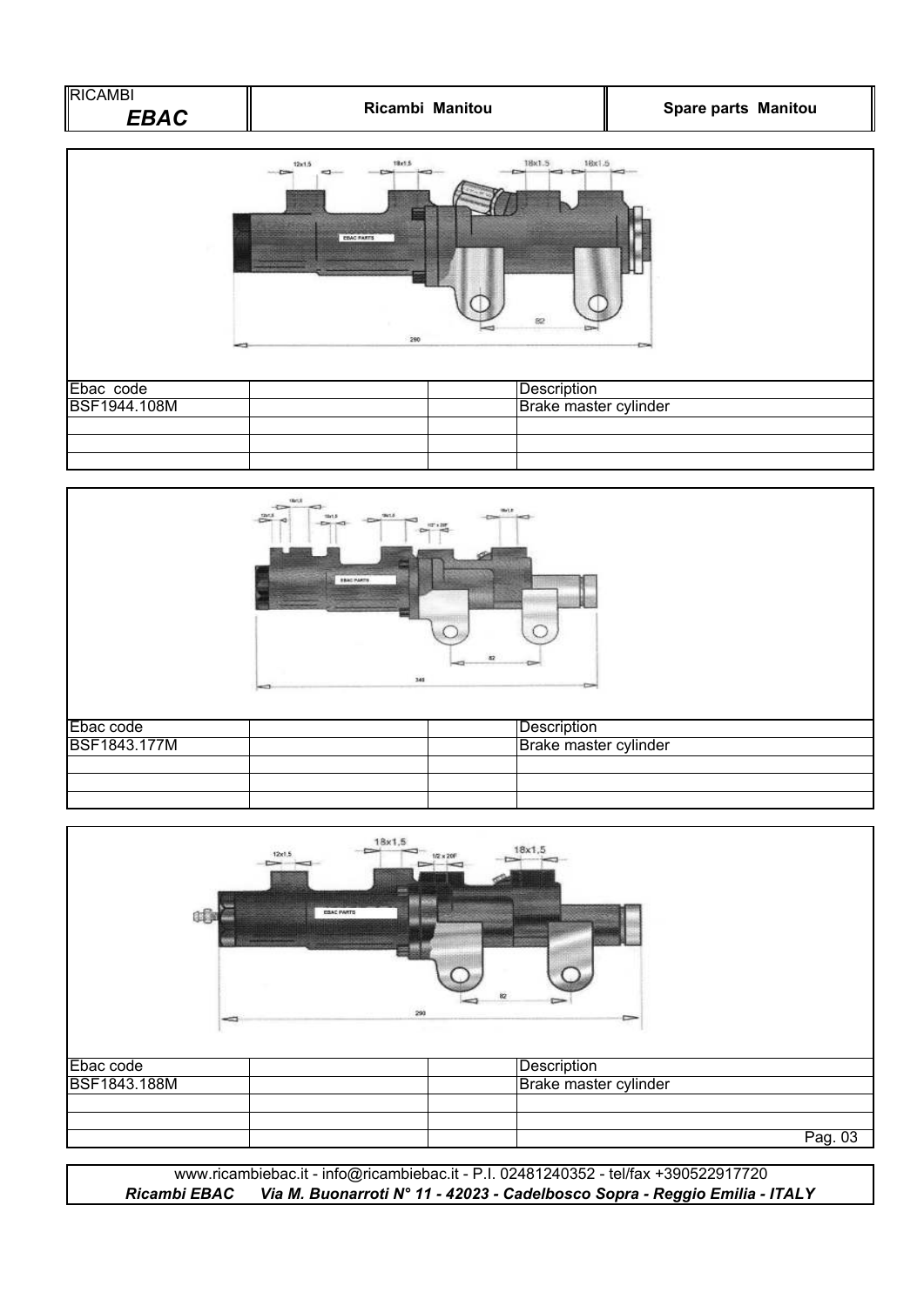| RICAMBI<br><b>EBAC</b> |            | Ricambi Manitou             | <b>Spare parts Manitou</b> |
|------------------------|------------|-----------------------------|----------------------------|
| 6 <sub>O</sub>         | 41,8<br>14 | 1201.5<br>EBAC PARTS<br>145 |                            |
| Ebac code              |            | Description                 |                            |
| <b>BSF217M</b>         |            |                             | Brake master cylinder      |
|                        |            |                             |                            |



|                | 12d 29<br>Ð<br>Œ | 1841,5<br><b>ERAC PARTS</b><br>295 | 18x1.5<br>18x1.5<br>$= -5$<br>-<br>82<br>$\equiv$ |         |
|----------------|------------------|------------------------------------|---------------------------------------------------|---------|
| Ebac code      |                  |                                    | Description                                       |         |
| <b>BSF227M</b> |                  |                                    | Brake master cylinder                             |         |
|                |                  |                                    |                                                   |         |
|                |                  |                                    |                                                   |         |
|                |                  |                                    |                                                   | Pag. 04 |